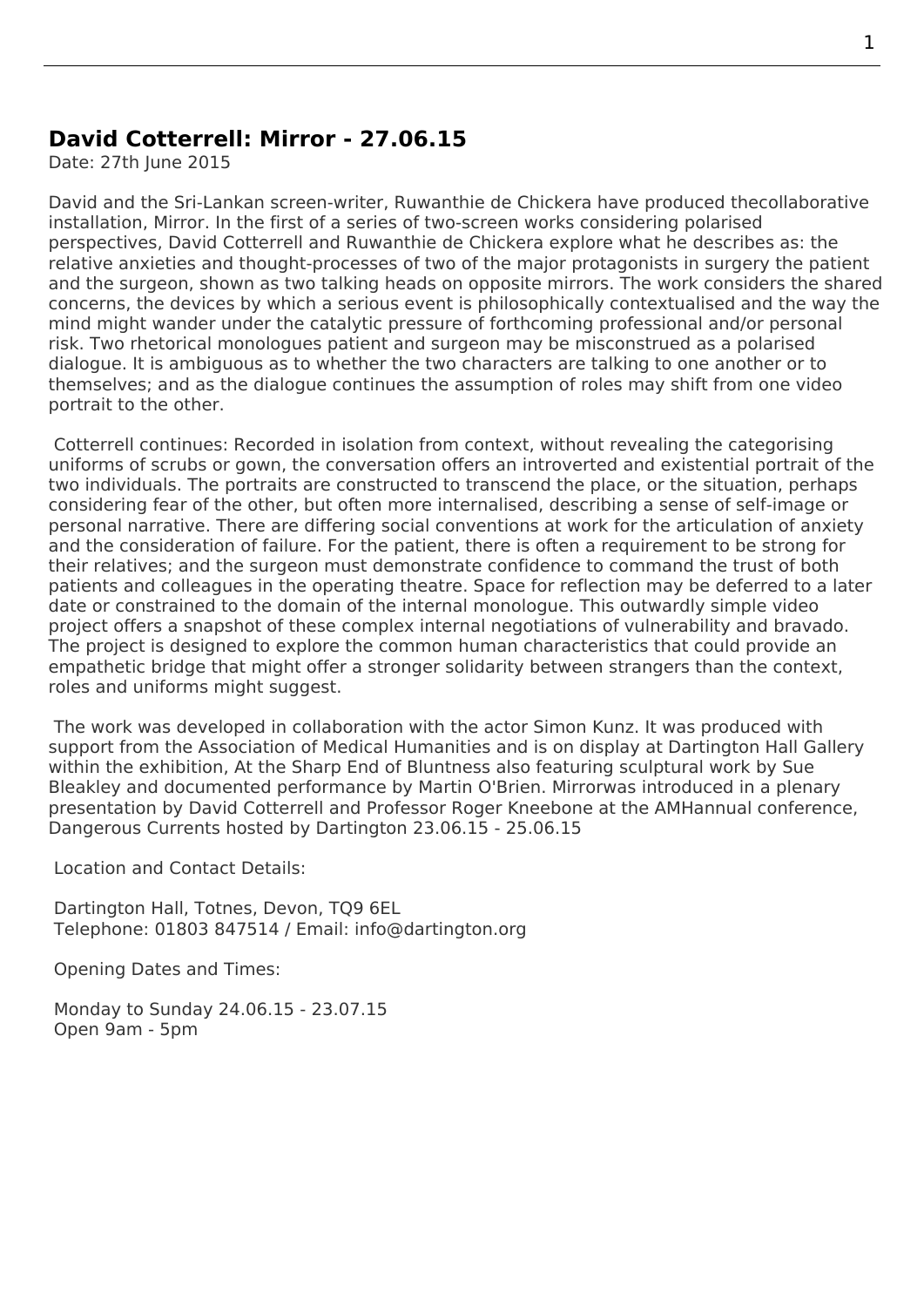

Credit: David Cotterrell (2015)



Credit: David Cotterrell (2015)



Credit: David Cotterrell (2015)